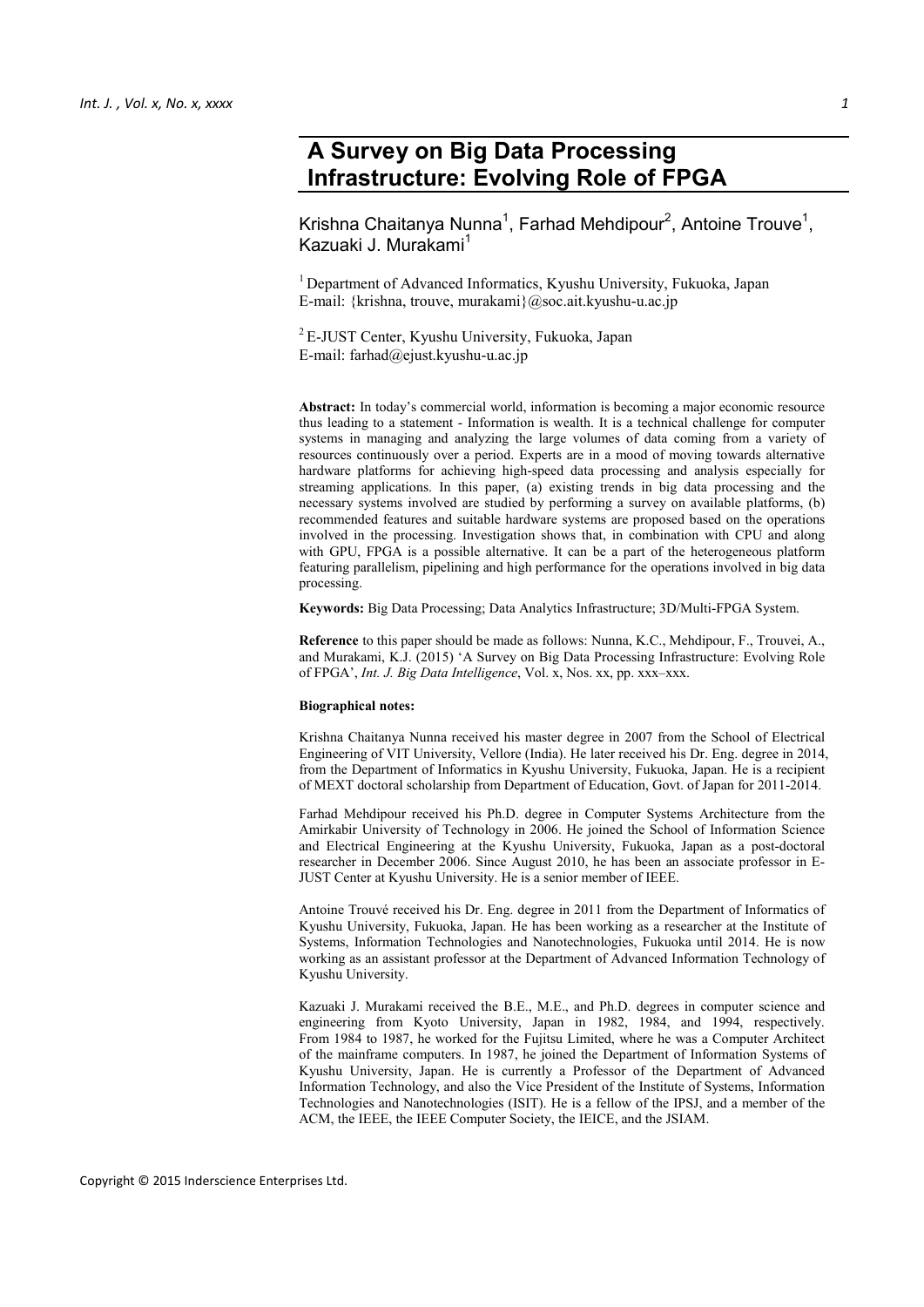## **1 Introduction**

In this globally-connected commercial world, information (or data) is becoming such key resource which is creating tremendous business opportunities and making the people keep saying "Information is Wealth". Now the data has reached in different directions in terms of size, type, and speed, and has received wide attention as "Big Data". It refers to the large amounts (volume) of heterogeneous data (variety) that flows continuously (velocity) within data-centric applications. All these are mentioned together as three Vs of big data (volume, variety, and velocity) (Russom, 2011) though not limited to three Vs. Volume, which is the primary characteristic of big data, refers to the large size (Tera or Petabytes) of records, transactions, tables, files, video, web text, sensor logs, and astronomical points, etc. Treating big data as big is because it is coming from the greater variety of sources that defines the second important characteristic as variety. Velocity refers to the frequency of data generation or the frequency of data delivery.

It is also necessary to consider two other equally important Vs: value and veracity. Value represents the analytic applications of the data and its potential associated value to the business. Veracity represents the quality and understandability of the data. That means that many users expect perfectly clean data. Putting all these Vs together, the commercial benefits of analyzing or mining such large set of data can be phenomenal especially in this so called social-connected global village. Study presented by various agencies such as MIT Sloan School of Management (LaValle et al., 2010), proved that the companies that use data analytics perform at least twice higher than the companies that don't use data analytics. To mention it, big data in companies is analyzed for many purposes such as: customer retention and approaching new customers at minimized cost, improving the future prospects of the analytics in the global market and many other commercial benefits.

Today's data centers are heterogeneous systems by combining Central Processing Unit (CPU) and Graphical Processing Unit (GPU) and sharing the workloads among each other based on the user requirements. Traditionally CPU and then GPU are the most popular machines for data management centers. Although each machine has its own benefits from the application perspective, it is proven (Fu et al., 2013) (Christos et al., 2012) (Che et al., 2008) that the GPU wins over CPU particularly for data processing. Field-Programmable Gate Arrays (FPGAs) are becoming as another choice of heterogeneous hardware due to their highly flexible, parallelism-oriented and reconfigurable architecture style. Choosing right platform among the available hardware based on the specific needs can be crucial in achieving necessary objectives. The decision of the necessary hardware depends on many factors and a good study on such space will provide enough benefits for the researchers to reduce the search path and reach the goal.

Here in this paper, the contributions include:

- Studying the available big data processing infrastructure and extracting the requirements of building processing platform.
- Recommending features and suitable hardware systems such as GPU and FPGA depending on various operations involved in big data processing. A comparison is carried out on GPU and FPGA by studying the available research works implementing various data operations.
- Investigating the role of FPGA in big data infrastructure using experimental analysis on FPGA based systems: multi-FPGA system and 3D FPGA.

In the following, Section 2 covers key stages of big data analytics, and Section introduces existing commercial and real-time processing infrastructure. The big-five features: Heterogeneity, Accessibility, Scalability, Protection, and Elasticity; necessary for big data infrastructure development are depicted in Section 4. Section 5 provides different processing systems in heterogeneous platform. Section 6 proposes systems selection based on the operations involved in big data processing, A comparison between GPU and FPGA through survey on available research work on both platforms is given in Section 7. Section 8 discusses FPGA's role in big data processing through experimental analysis and highlights FPGA's significance as a suitable candidate in big data processing platforms. Finally, the paper ends with the conclusion in Section 9.

## **2 Key Stages of Big Data Analytics**

Systematically speaking, big data analytics is a technology involving the following key stages: Big data integration; Big data storage and processing; Big data query analysis and visualization; as shown in Fig. 1.

**Figure 1** Key stages of big data analytics

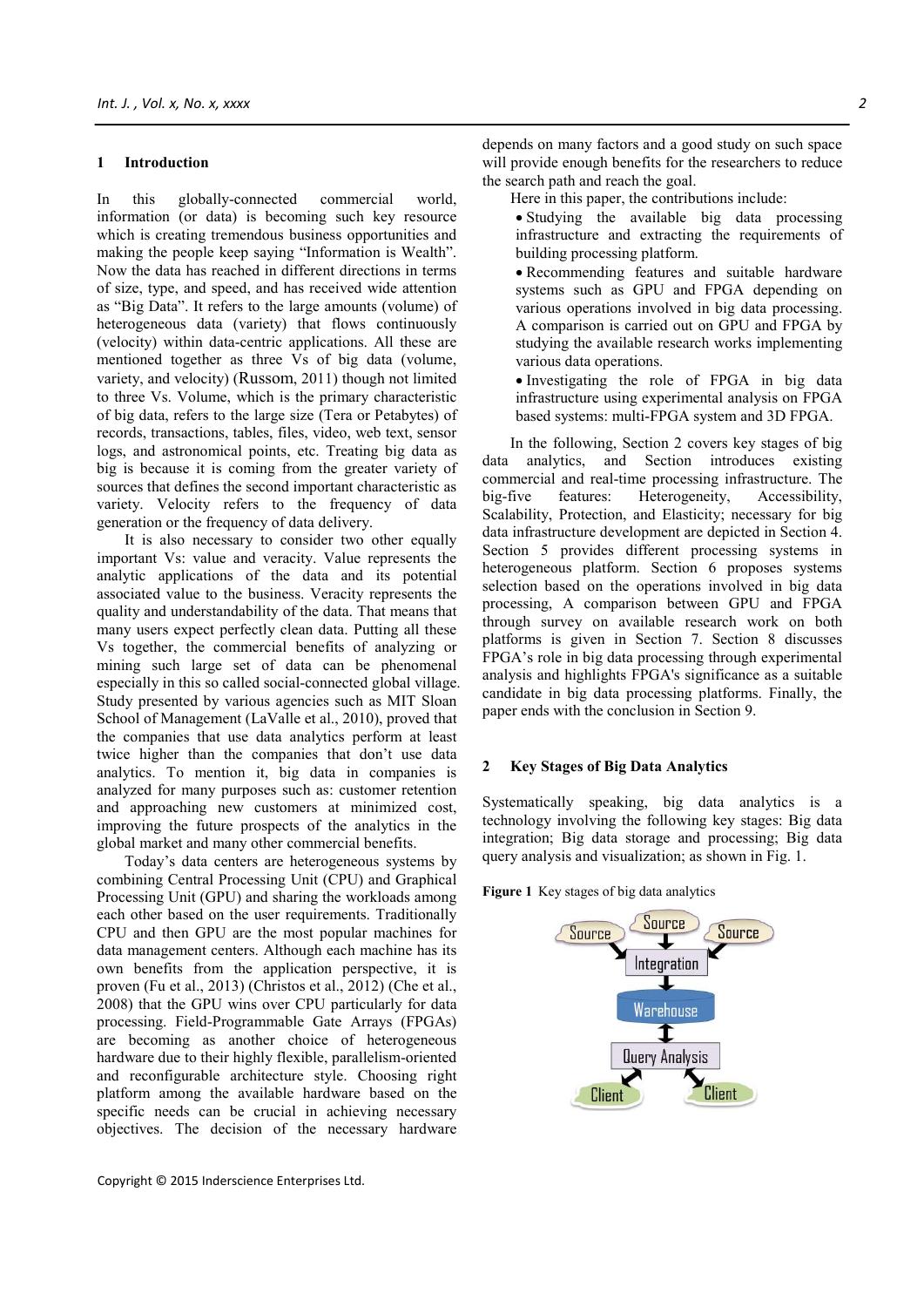#### 2.1 Big Data Integration

Since the variety of data sources is extremely large in today's data management, linking and fusing different types of data is becoming a critical challenge. Within this challenge another major concern is not only integrating the different data types, but also dynamic behavior of data sources, quality, accuracy and timeliness of the data need to be considered. Dong et al. (2013) provide a neat discussion on state-of-the-art data integration techniques meeting the challenges of big data.

# 2.2 Big Data Storage and Processing

In an era of data analysis and management, storage is not only for data destination but also as a data platform. According to Redhat study (Redhat, 2013), five musthave fundamental requirements for big data management and storage are: cost-effective scalability, data migration elimination, bridging of disconnected discrete storage systems, data management through a unified data pool, and data availability and integrity through software.

Processing big data can be either in batch mode or streamline mode. That means some applications such as financial data are generated in batch mode. It is required to analyze and output the result on a scheduled basis, namely through the store-and-process paradigm. Many time-critical applications generate data continuously and expect the processed outcome on a real-time basis such as media processing involving video and image analysis. A new computing paradigm called Complex Event Processing (CEP) (Gulisano et al., 2012) deals with such issue. CEP generates complex events from a sequence of real-time events and allows events to be both filtered with user-defined patterns and transformed into new data. Hence, applications will be able to handle the events and data quickly and easily. Although CPU-based CEP systems achieve sophisticated event processing, they suffer from poor event processing performance. FPGAs are the possible reconfigurable hardware alternative in order to accelerate event processing (Inoue et al., 2011). Specific to batch processing, MapReduce (Apache, 2014) is a programming model and an associated implementation for processing and generating large data sets with a parallel and distributed approach. The hardware choice for such distinct processing needs must ensure the capability of handling and meeting the user requirements.

## 2.3 Big Data Query Analysis and Visualization

The enormous volumes of data require automated or semi-automated analysis that involves techniques to extract the credible information, to detect patterns or points, identify or match the objects among different images or videos. These kinds of techniques involve a combination of statistical analysis, optimization, and artificial intelligence along with new forms of computation. Innovative statistical models should be constructed to represent the unstructured data in a meaningful manner. The concepts such as machine learning play a pivotal role in automation of big data analysis. Once the data is mined, the outcome should be visualized according to the user requirement. For example, in the case of recommended systems, analysis algorithms should be intelligent enough to know which customer needs what (Zhen, 2013).

# **3 Existing Commercial and Real-time Big Data Infrastructure**

Many technology firms developed their proprietary infrastructure for fulfilling the customer big data needs. Oracle explored typical use cases and proposed architecture decisions and necessary technology components which include variety of real-time applications such as; retail-weblog analysis, financial services real-time transaction detection; and insurance based cost-effective capturing of customers' driving habits and integrating with existing data (Oracle, 2012). Hewlett-Packard's HAVEn big data platform (Burk, 2013) is rapidly gaining its importance in its commercial big data analytics market expansion. HAVEn, is a big data analytics platform, which leverages HP's analytics software, hardware and services to create the next generation of big data analytics applications and solutions.

IBM's Netezza (Francisco, 2011), which falls under data warehouse appliance category, is widely credited for bringing renewed attention to the advanced analytics applications. They have developed a big data infrastructure platform using heterogeneous reconfigurable hardware such as FPGA. Their purposebuilt analytics appliance includes custom-built FPGA accelerators. Netezza minimizes data movement by using innovative hardware acceleration. It uses FPGA to filter out extraneous data as early in the data stream as possible, and as fast as data can be streamed off the disk (Francisco, 2011). They proved and showed the tremendous benefits by introducing FPGAs in big data analytics hardware. Specifically saying, they compiled the queries using FPGAs to minimize overhead. Each FPGA on server blades contains embedded engines that perform filtering and transformation functions on the data stream. These engines are dynamically reconfigurable that enables them to be modified or extended through software. They are customized for every snippet through instructions provided during query execution and act on the data stream at extremely high speeds. Cisco Unified Computing System (Cisco UCS) introduced reliable scalability of hardware and management to increase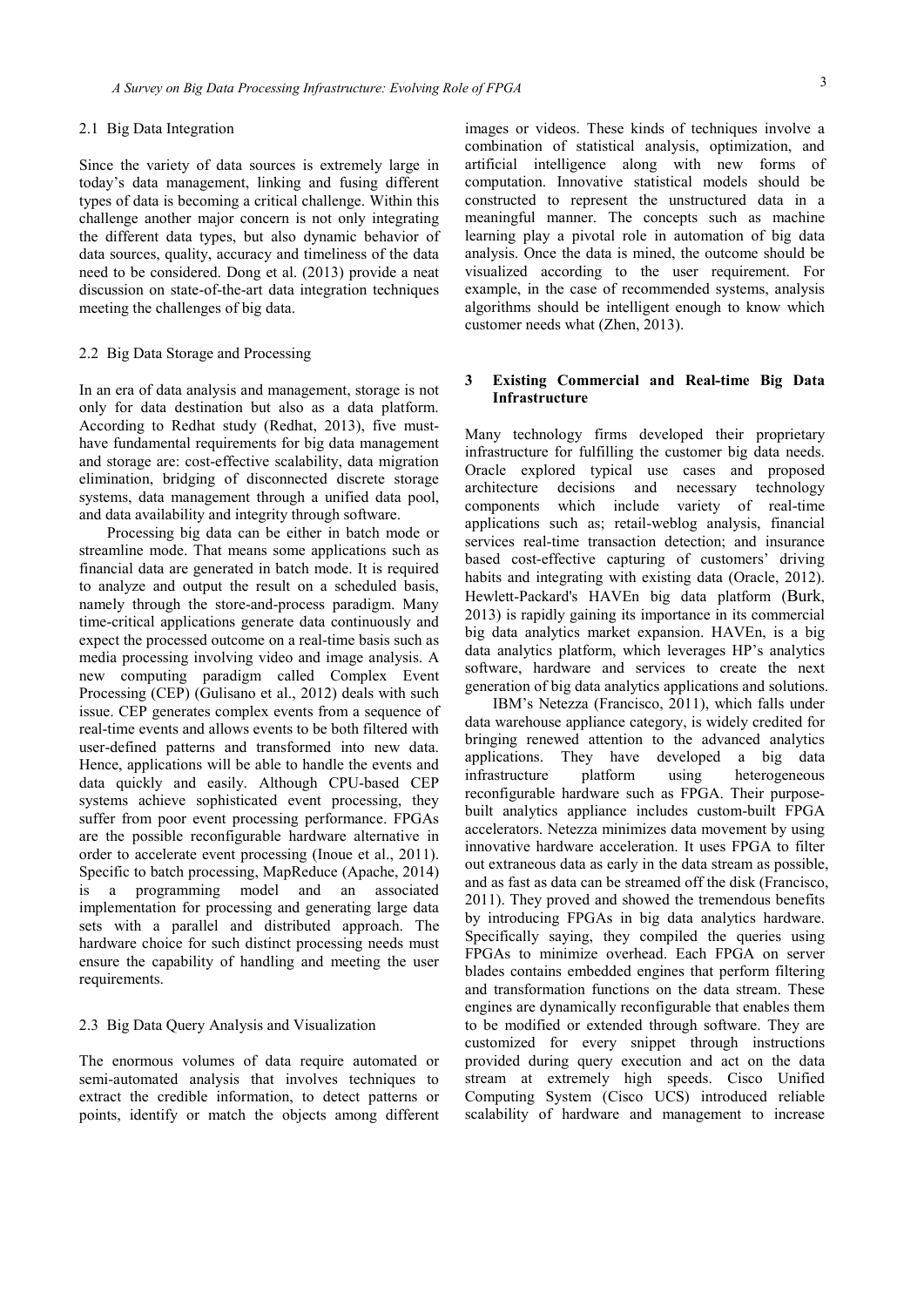business agility, operational efficiency and helping in rapidly responding to changing business requirements (Cisco, 2014).

Academic researchers also showcased vital development in building infrastructure for big data analytics. For example, BlueDBM or Blue Database Machine, (Jun et al., 2014) is a storage system for bigdata analytics that can dramatically speed up the time it takes to access information. In this system, each inbuilt flash device is connected to FPGA chip to create an individual node. FPGAs are used not only to control the flash device, but are also capable of performing processing operations on the data itself.

## **4 Big-Five Features Necessary for Big Data Processing Infrastructure**

For the development of big data infrastructure, based on our study we have observed big-five features we refer as HASPE that need to be satisfied by the big data analytics infrastructure: Heterogeneity, Accessibility, Scalability, Protection and Elasticity (as shown in Fig. 2).

*Heterogeneity*: In the world of big data, the data sources responsible for such huge information are heterogeneous in the sense of data type. Data integration is responsible for handling such heterogeneity of input data. To improve the performance of processing big data, new hardware components are showing their tremendous features to be included in the overall system. For many decades, CPU has been the most popular and traditional system component for all needs. Introduction of innovations such as multi-core, many core processors, GPU and, to a certain extent, FPGA are used as accelerators in big data processing systems. One can think of other promising technologies such as systems having Massively Parallel Processor Array (MPPA) and large-scale reconfigurable data-path processor using single-flux quantum (SFQ) circuits (Mehdipour et al., 2011), which are specialized in accelerating scientific computations. These systems allow the designers to create heterogeneous hardware platform to improve performance and power efficiency. New approaches based on specialized heterogeneous processors such as FPGAs and general-purpose GPUs (GPGPUs) are being introduced into service with impressive results (Thomas et al., 2009).

*Accessibility*: The true objective of big data analysis is to create business opportunities. That means over many different kinds of applications; there will be as many users those are in need of specific and variety of data analytics outcome. To bring, add and satisfy all the users, big data infrastructure has to ensure that data users can access the data whenever and wherever they want. This means that it has to be both reachable and available from

**Figure 2** Big-Five features for big data infrastructure



many systems across multiple locations.

*Scalability*: Big data infrastructures are designated to handle large data volumes and certainly they need to be able to scale according to the user requirements over a period. The easiness in scaling the infrastructure decides the compatibility among different hardware and software components. Adding arrays of storage modules and/or improving the processing efficiency transparently without suffering from the overhead issue can add many advantages. They should be scalable geographically to enable the large infrastructures to be spread across multiple locations.

*Protection*: Technically saying, it is a combination of security and dependability. Majority of the applications carry their set of preferences for maintaining security requirements and standards. For example, US Federal agencies report a continuing shift to virtual desktop infrastructures for greater data centralization and deploying "cloud hubs"- a private-cloud infrastructure to maintain their own set of security standards for preventing data theft and hacking problems (Malykhina 2014). Citing necessary security standards specific to user requirements in the big data infrastructure development ensures the user for adequately classifying the risk level of data analytics and taking steps to mitigate risks.

*Elasticity*: Data sources and hence the data is getting larger and larger. Big data infrastructure designated to handle the present, and future data tends to be flexible enough in many ways. Care must be taken in the development so that they can grow and evolve along with the data sources. For example, so far the traditional data management requires centralized architecture components whereas the big data management required distributed architecture components for building efficient infrastructure. The overall system should be able to adopt technology trends necessary to cope with various objectives set by the applications. Normally scalability is related to the size of the infrastructure nothing but the storage capacity/expandable file space, and flexibility represents handling unknown requirements into the future. Elasticity is linked to all the above-listed features representing the much-needed storage, processing and analysis environment suited for fulfilling the demand generated by business requirements in omni-directions.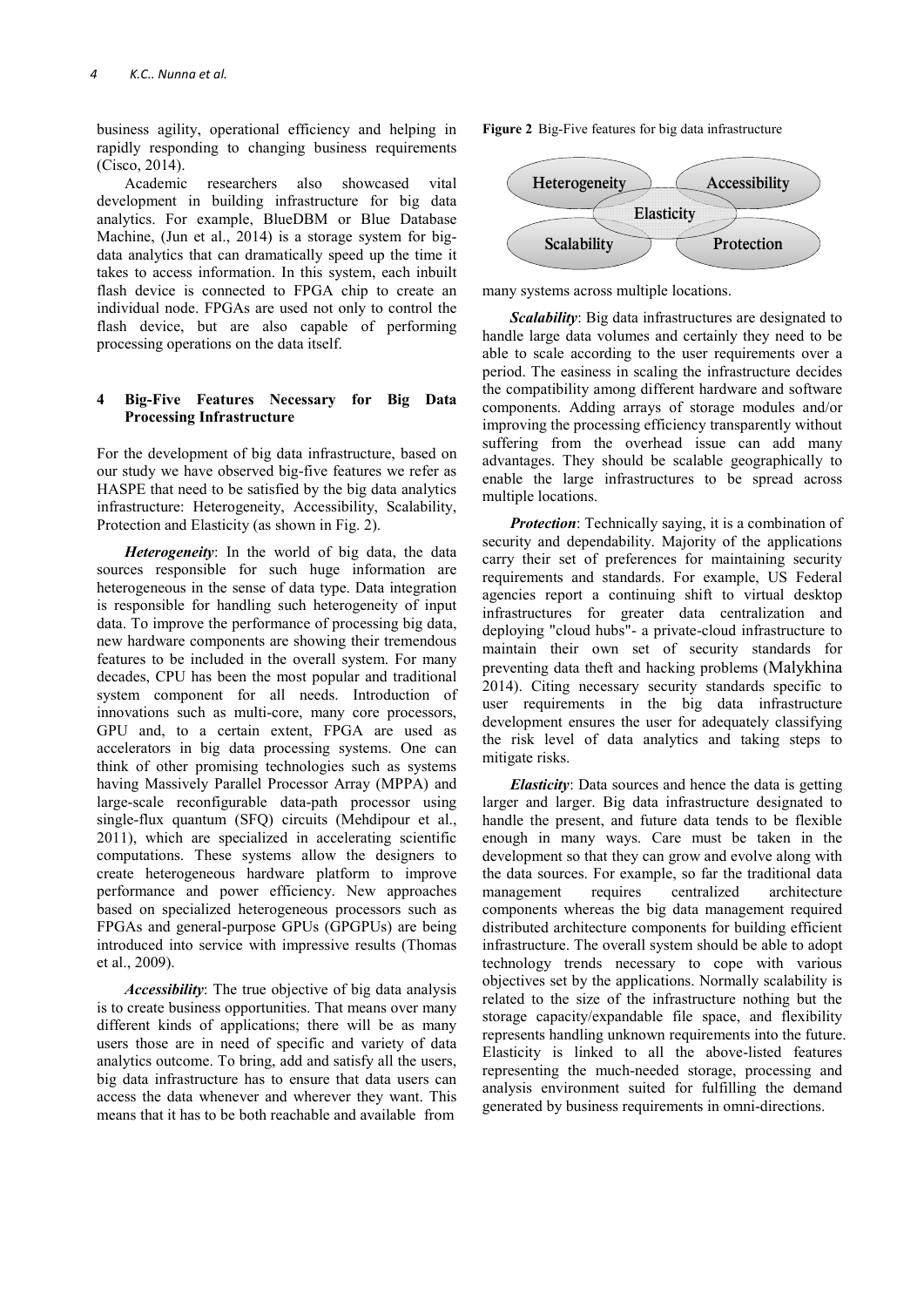## **5 Processing Systems in a Heterogeneous Platform for Big Data Processing**

Big data processing is per essence parallel regardless of the programming model. Parallelism can be achieved by executing CPUs in parallel, but it has been determined that is more power-efficient to have computation units on a single chip. Although modern CPUs do feature parallel units, there are other chips that propose more degree of parallelism such as GPU, FPGA, and MPPA. The former first two are already extensively available in the market and extensively studied in research. Although other processing systems like MPPA showed significant performance benefits, their usage is limited by many factors compared to GPU and FPGA (Thomas et al., 2009).

## 5.1 Graphics Processing Unit (GPU):

Computing paradigm witnessed transition from sequential computing, a dominant feature in the past, to parallel computing model. Such transition motivated the researchers for new and innovative computer architecture. GPU is perhaps the most successful new architecture. GPU is a highly specialized parallel processor for accelerating graphical computations. With the introduction of general computing on GPU with GPGPU mode, GPU has received wide applications ranging from the gaming industry to data analytics. That means GPU let the user perform flexible computation in a more general purpose sense. Several benefits can be attained using GPGPU: large performance through extended parallelism and cost-effective solution compared to CPU.

GPGPU is a combination of hardware components and software that allows the use of a traditional GPU to perform computing tasks that are extremely demanding in terms of processing speed. There are several popular systems exist in the commercial market from Nvidia, AMD (ATI), ARM Mali, and PowerVR. Also, many programming models are available for GPU such as CUDA (Nvidia, 2014), OpenCL, DirectCompute, C++AMP.

#### 5.2 Field Programmable Gate Array (FPGA):

FPGAs can support very high rates of data throughput when high parallelism is utilized in circuits implemented in the reconfigurable fabric. FPGA reconfigurability offers a flexibility that makes them even superior to GPU for certain application domains. The purpose of an FPGA is to provide a customizable field-programmable device that can be optimized to perform the calculation for a specific problem. This is achieved by allowing the logic blocks on the chip to be logically re-connected even after the board has been shipped. The key features of FPGA

that can provide motivation for big data analytics are: parallelism and efficient power consumption (performance/watt). Within FPGA technology, there are many different architectural implementations by different manufacturers in order to cope with the everyday changing technology trends such as multi-FPGA systems and 3D FPGA which will be discussed in later sections.

## **6 System Selection Based on the Data Operations**

Most organizations with traditional data platforms such as enterprise data warehouses find that their existing infrastructure is either technically incapable or financially impractical for storing and analyzing big data. Companies such as Intel has developed and deployed a balanced platform for various real-world deployments of Hadoop (Apache, 2014), which is an open source distributed software platform for storing and processing data, runs on a cluster of industry-standard servers configured with direct-attached storage. Based on their assessments and benchmarking efforts, they have their recommendations for users or customers while considering infrastructure hardware. For example, Intel offers Xeon processor E5 for computing, essential system memory 48 GB to 96 GB of RAM per server, Intel SATA solid-state drives to fulfill the storage needs, and a minimum of 10 Gigabit Ethernet network (Intel, 2013). That means the selection of key specifications for a given application can be specific to each domain and operations involved in each system. Some of the most notable characteristics to help in decision making during the early stages of development are: bandwidth, data width, read/write speed, data process mechanism (e.g. batch and stream processing), network switching topology, traffic density, congestion control and security standards. All these characteristics define four distinctive categories of system specifications for hardware infrastructure including compute, memory, storage, and network.

Fig. 3 gives insight on the components derived from big data processing stage in Fig. 1. It shows different data types and data operations involved in big data processing. The big data comes from various sources such as social networking, mobile devices, satellites, financial items such as stocks, retail businesses, etc. All these data is structured, semi-structured or unstructured, often involve different data types such as tables, audio, video, text, html, etc. Based on the application domain needs, this data is required to be processed online (streaming) or offline (batch) which again requires storage and processing devices. The processed data is then analyzed specific to the user need and visualized in the necessary form. Even though this phenomenon of handling the data looks traditional in some way, the software and hardware architecture used for the entire flow varies heavily in order to fulfill big data needs.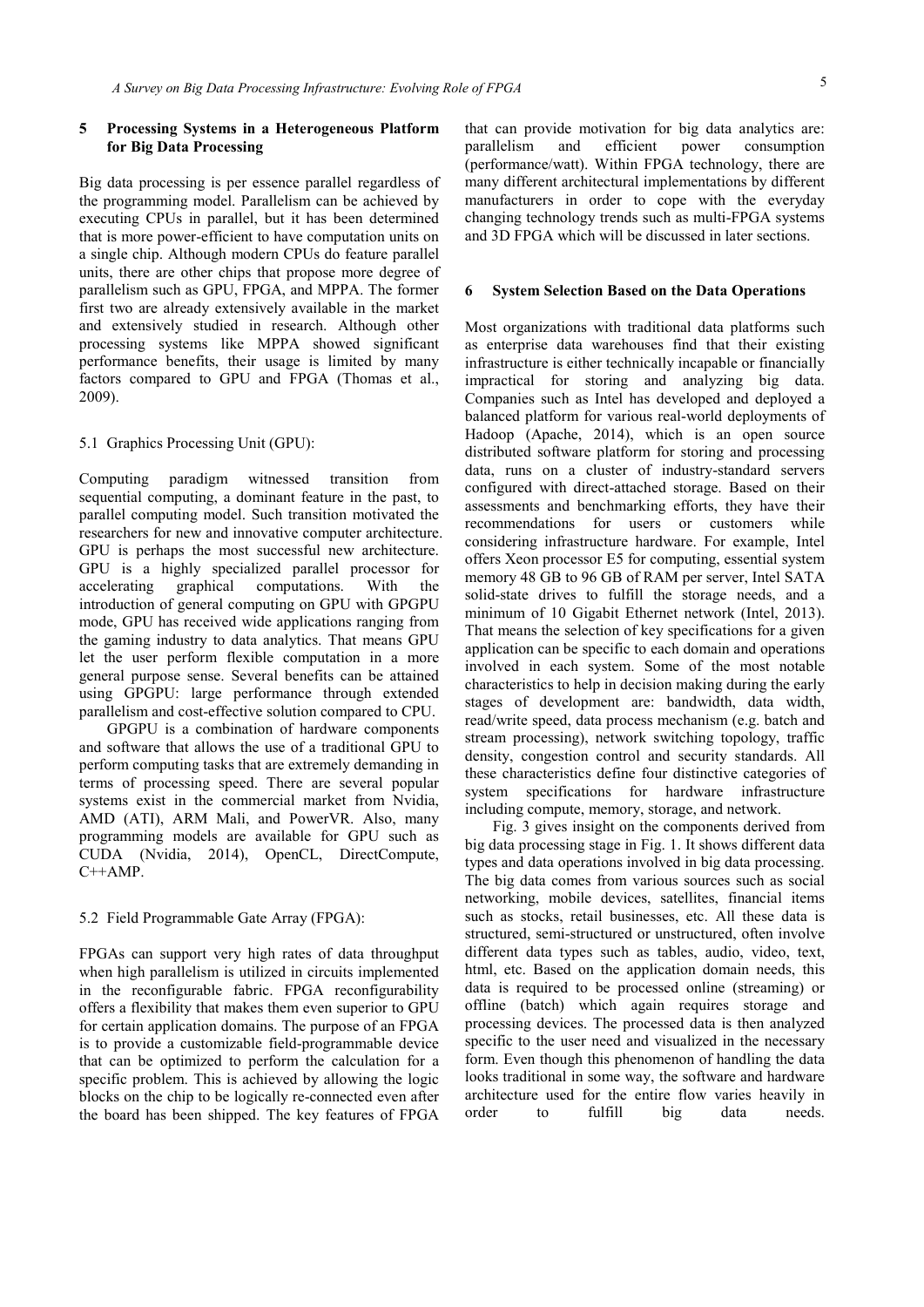**Figure 3** Big Data Processing and Infrastructure Selection



Big data analytics discusses lots of relationships between various components, factors, sources and creates a platform to perform all the intended operations. For example, the core component of big data analytics - data mining, allows users to analyze data of many different dimensions, categorize it, and summarize the systematic relationships identified. Specifically, it is the process of finding correlations among heterogeneous fields in large databases.

Now the challenge is, what type of hardware system is more suitable for which data type? It is observable from our studies that, GPU, FPGA or CPU, or a combination of these components provides stupendous results in terms of performance and power efficiency. For example, GPU is power efficient but only for SIMD streams and FPGA is hard to program. However, the data flow style architecture feature in FPGA may dominate CPU and/or GPU in providing high-performance memory intensive operations at low power consumption (performance/watt) for a category of operations. Some of the typical operations involved in data mining stage in big data processing platform are Sparse matrix solution, Random number generation, Bayesian inference, Double precision floating point operations and so on. Several previous works showcased comparison of performing such vast number of operations on a different set of hardware systems. A study based on the type of hardware and a set of operations that can be efficiently implemented can be greatly helpful in choosing or recommending a suitable infrastructure for big data processing. Following section discusses effective contribution derived from our studies on earlier research

works performing various operations on the intended hardware systems.

## **7 Performance and Power Efficiency in GPU and FPGA**

In the past, many researchers showed the benefits of GPU and FPGA targeting data operations those can be encompassed in the real-time applications of big data. The following discussion gives the reader to compare GPU and FPGA for a wide range of operations covering various applications. Table 1 shows the list of technology domains/applications that can be involved in big data analytics. Each domain is studied based on a specific set of functions or operations which are necessary to be run or implemented on a selected hardware. We have studied previous research specific to each domain and a particular operation. Most of the works are targeted CPU, GPU and FPGA although some examined MPPAs. It is observed that the GPU and FPGA are the most competitive platforms for a vast range of applications.

Table 1 shows two columns indicating the superiority of the given platforms in terms of performance and power efficiency. That means; performance indicates how fast the given application can be run or implemented and how power efficient each platform is. For example, a 20x power efficiency for FPGA means, FPGA is 20 times more power efficient than its counterpart. In other words, FPGA consumes less power than its counterpart. The hardware chosen for these studies are available in the commercial market. It

Copyright © 2015 Inderscience Enterprises Ltd.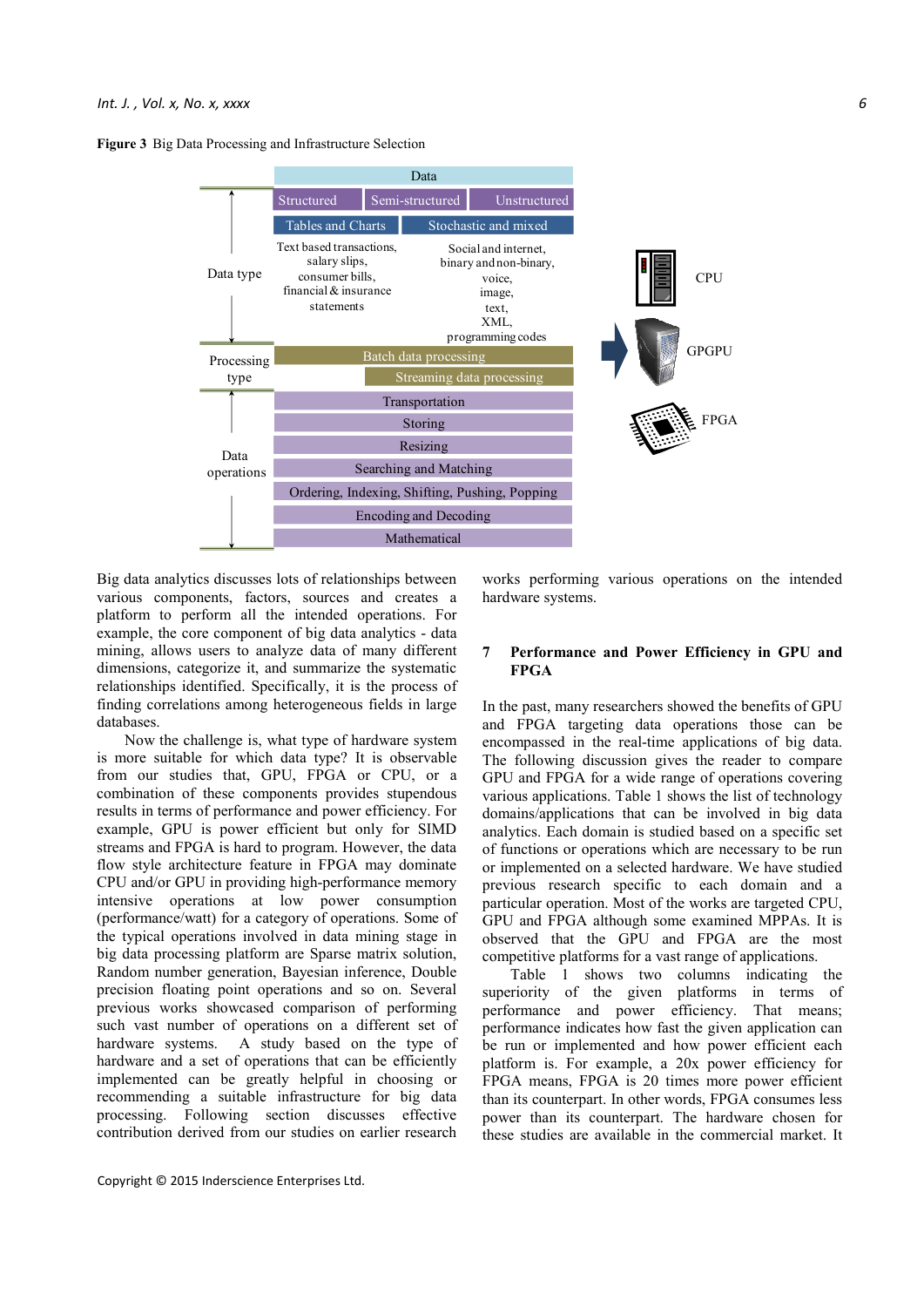should be noted that, it is practically difficult to select the different hardware resources featuring same characteristics because each one is unique in their respective segments. Especially the clock frequency selection is a major hurdle in comparing those systems. For example, typical FPGA will have less clock frequency than its counterpart. Sometimes its frequency is nowhere matching CPU/GPU. However for fair comparison, researchers made choosing the hardware based on a similar resource utilization by the operations. In most of the works, results are compared in terms of cycle counts, eliminating scaling and frequency issues. In some works, FPGA fabric's efficiency is evaluated relatively to the GPGPU by normalizing the operation's performance to device core count.

With respect to the applications in Table 1, each and every one is commercial and frequently used data sources generate large amounts of data. It is quite essential for the processing infrastructure to be compute-intensive for running and processing such variety of data under timebounded format. Special-purpose processors such as accelerators are designed to speed up such computeintensive sections of applications. GPU and FPGA are the possible accelerators which can often achieve higher performance than CPUs on certain jobs. Che et al. (2008) presented a comparison between GPUs and FPGAs by running three diverse operations-*Gaussian Elimination*, *Data Encryption Standard (DES*, and *Needleman-Wunsch* on both the systems and also on CPU. They have provided pros and cons of FPGA platform as they compare to GPU. Although the hardware characteristics of all three systems are not at the same level, which may not be possible to achieve, authors compared the results in terms of cycle counts thus avoiding scaling and frequency issues.

|                                                                                            |                                                                                   |                                                                                                                                            | Performance                                         |                                                           | Power                    |                                   |
|--------------------------------------------------------------------------------------------|-----------------------------------------------------------------------------------|--------------------------------------------------------------------------------------------------------------------------------------------|-----------------------------------------------------|-----------------------------------------------------------|--------------------------|-----------------------------------|
| <b>Application Domain</b>                                                                  | <b>Operations Involved</b>                                                        | <b>Reference Work</b>                                                                                                                      | <b>GPU</b>                                          | <b>FPGAs</b>                                              | <b>GPU</b>               | <b>FPGA</b>                       |
| <b>DNA</b> Sequence<br>Alignment                                                           | Gaussian Elimination,<br>DES, Needleman-<br>Wunsch                                | (Che et al., 2008)                                                                                                                         | $12 \times CPU$<br>(Gaussian)                       | 50 x CPU (Gaussian)<br>$>1000$ x GPU (DES),<br>15 x GPU   |                          |                                   |
| <b>Astrophysics</b>                                                                        | Gravitational<br>Calculations                                                     | (Hamada et al., 2009)                                                                                                                      | Relatively<br>higher for old<br>technology<br>nodes | Better performance<br>for the largest<br>technology nodes |                          | 34x<br>CPU.<br>15x<br><b>GPU</b>  |
| <b>Bioinformatics</b>                                                                      | Bayesian Interface<br>Algorithm                                                   | (Fletcher et al., 2011)                                                                                                                    |                                                     | $3 \times$ GPU                                            | $\overline{\phantom{0}}$ |                                   |
| <b>Climate Modeling,</b><br><b>Geophysics Exploration,</b><br><b>Remote Sensing</b>        | Parallel Data<br>Compression, Parallel<br>Sparse Matrics Solver                   | (Fu et al., 2013)                                                                                                                          | 23 x GPU                                            | 330 x CPU<br>$14 \times$ GPU                              | 14x<br><b>CPU</b>        | 144x<br>CPU,<br>9x<br><b>GPU</b>  |
| <b>Autonomous Navigation</b><br>and Surveillance                                           | Stereo Correspondence<br>Algorithms                                               | (Kalarot et al., 2010),<br>(Ureña et al., 2012)                                                                                            | Significant<br>internal<br>overhead                 | Superior<br>implementation                                |                          |                                   |
|                                                                                            | Tone Mapping, Contrast<br>Enhancement, and Glare<br>Mitigation                    |                                                                                                                                            | More precision<br>high-quality<br>output images     | Higher frame rates<br>and less power                      |                          |                                   |
| Molecular & Ouantum<br>Mechanics,<br><b>Bioinformatics</b> , and<br><b>Fluid Mechanics</b> | Random Number<br>Generation                                                       | (Thomas et al., 2009),<br>(Kestur et al., 2012),<br>(Andryc et al., 2013),<br>(Papakonstantinou et<br>al., 2009),<br>(Pratas et al., 2010) | 9 x CPU                                             | $30x$ GPU<br>3 x GPU                                      | 9x<br><b>CPU</b>         | 175x<br>CPU,<br>18x<br><b>GPU</b> |
|                                                                                            | Basic Linear Algebra<br>Subroutines (BLAS),<br>Double-Precision<br>Floating-Point |                                                                                                                                            | $\sim$ CPU.<br>$>$ FPGA                             | $\sim$ CPU but flexible.<br>Reaching GPU                  |                          | $>$ CPU.<br>$>$ GPU               |
| <b>Financial Engineering</b><br>Model                                                      | <b>Heston Stochastic</b><br><b>Volatility Mode</b>                                | (Delivorias et al., 2012)                                                                                                                  | 250 x CPU                                           | 590 x CPU                                                 |                          |                                   |

**Table 1** List of observations for a variety of data sources processed on different systems.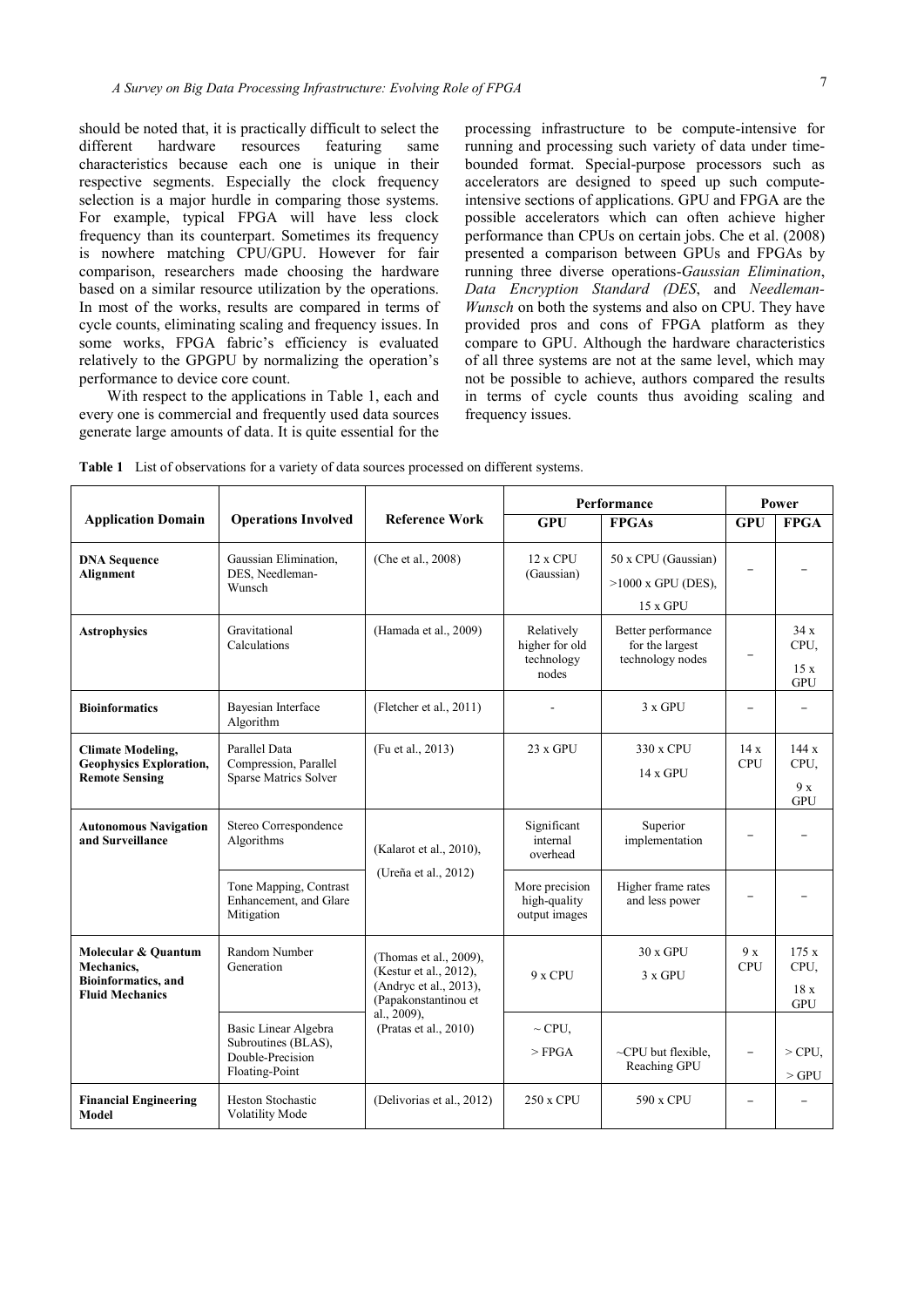That means authors compared the values returned by performance counters via library functions. For the first application, FPGA showed superiority to other two systems. The major overhead of GPUs and CPUs comes from executing instructions that rely on memory accesses. FPGA took the advantage of data-flow streaming thus saving many of the memory accesses. In this application, the only drawback with FPGA is the programming complexity. For the second application DES, again, FPGA is superior to other two systems mainly because FPGA can finish bit-wise calculations in one cycle. Interestingly GPU does not support some important operations for DES whereas FPGA has no such problem. Note that it may also be possible to provide explicit support of bit-wise operations by software programming in GPU. In the last application execution, again FPGA achieved lowest overhead among all the three systems. But for a larger input size, the ratio of GPU execution cycles to FPGA execution cycles becomes smaller, due to better GPU utilization. Note that the data protection can be better achieved in FPGA than GPU due to its hardware programmability which is less vulnerable to hacking and counterfeiting.

Above application shows the comparison in terms of performance. Although, big data processing is a performance intensive, some applications specifically require reduced energy cost. Hamada (2009) presented research work on comparing FPGAs, GPU and General Purpose Processors (GPP) targeting many-body simulations for astronomical systems. They have compared all the systems in terms of development years, chip technology, pipeline depth, frequency, power consumption and similar other parameters. It is proved from their experimental results that FPGA could be a viable solution on an energy cost basis for very high performance, large scale many-body simulations.

The work presented by Thomas et al. (2009) targets random number generation that is a frequently used function in high-performance computing (HPC). It can be efficiently implemented on FPGA than GPU/CPU as it is consuming 18 times less power than GPU and 175 times less power than CPU. FPGA wins for the majority of the applications compared to its counterparts in terms of power consumption (performance/watt). The major reason for this phenomenon is because of the easy memory access using the inbuilt memory banks. Furthermore, FPGA can finish bit-wise calculations in one cycle that can results in improved performance and reduced power consumption.

Applications such as climate modeling, geophysics exploration and remote sensing data processing require data compression and sparse matrix solver. Fu (2013) showed that FPGA outperforms GPU and CPU with at least 14 times greater performance (points/sec) than GPU and 330 times greater super-performance than CPU. Along with that, FPGA is nine times more power

Copyright © 2015 Inderscience Enterprises Ltd.

efficient (points/(sec x watt)) than GPU and 144 times than CPU, thus highlighting the FPGA's significance in such commercial applications.

Although FPGA is a winner with respect to the power-efficient category, still GPU is outperforming its counterparts in terms of performance for some commercial applications as shown in Table 1. Multimedia and communication algorithms from the HPC domain (Cullinan et al., 2012) often make extensive use of floating-point arithmetic operations. Due to the fact that complexity and expense of the floating-point hardware on a reconfigurable fabric such as FPGA are high, these algorithms are converted to fixed-point operations thus making FPGA less efficient than GPU for achieving higher speeds. Although such statement holds for many years, industry people are trying to mitigate this problem by developing floating-point data flow for streamlining the implementation process to enable those designs for achieving higher performance and efficiency as presented in Berkeley (2012). FPGA is still finding its importance in very specific set of data transfers (sending and receiving data) as reported by Cullinan et al. (2012).

It is worth mentioning that a combination of FPGA, GPU and CPU hardware infrastructure is giving good results for the applications such as medical imaging (Meng et al., 2012). Even though it tends to be very expensive to develop such true heterogeneous infrastructure, the choice is purely based on the user



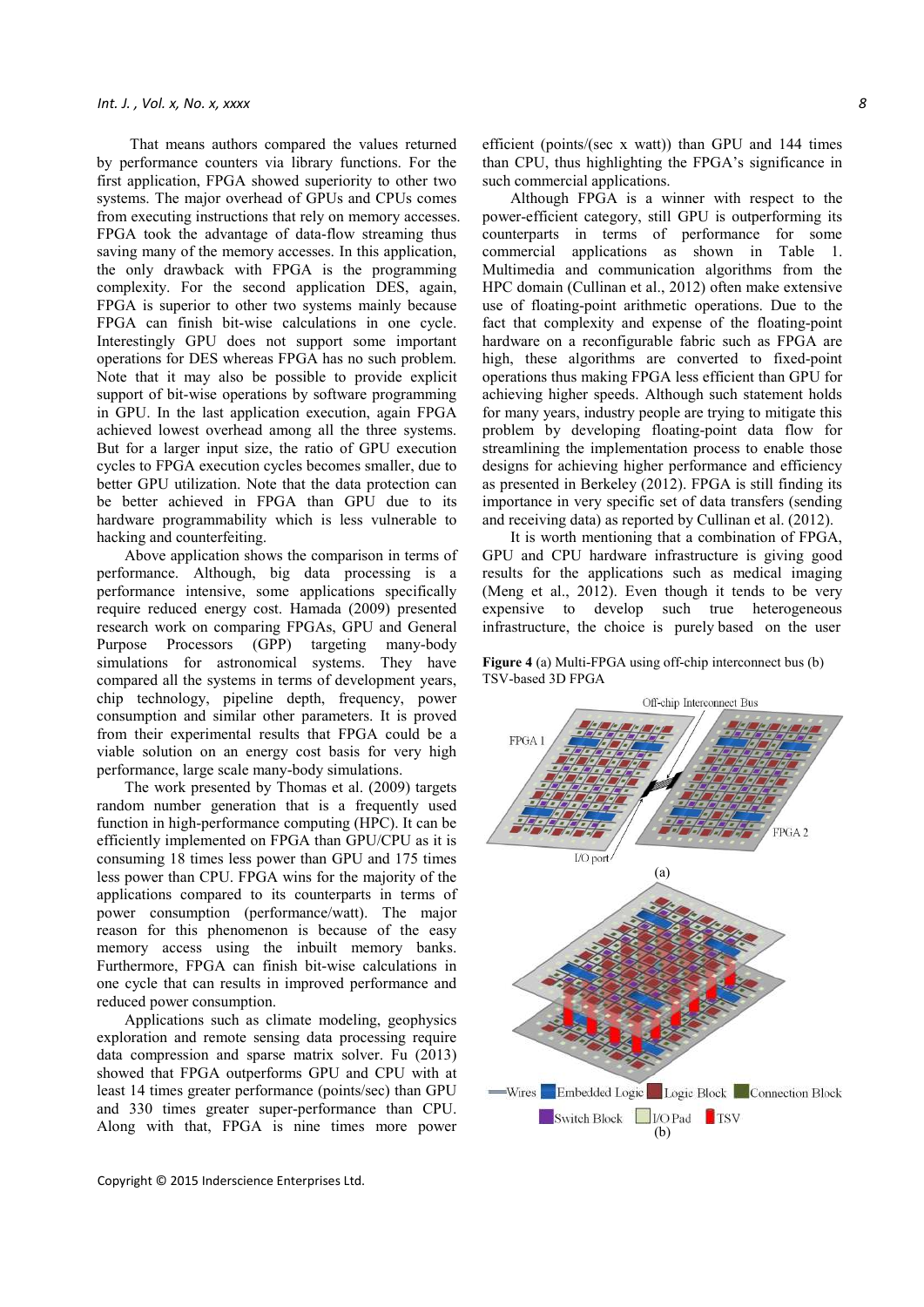requirement. Another significant requirement of heterogeneity is in signal processing domains which are in need of FFT, FIR, AES and floating-point operations. Several other works such as (Chase et al., 2008), (Fowers et al., 2012), (Grozea et al., 2010), (Haselman et al., 2012), (Jones et al., 2010), (Kapre et al., 2009), (Marrakchi et al., 2012), (Muthumala et al., 2012), (Nechma et al., 2012), (Pacholik et al., 2011), (Sarkar et al., 2010), (Yang et al., 2010) and (Zhang et al., 2009) have performed a comparison on above hardware platforms leading to similar conclusions.

#### **8 FPGA Systems for Big Data Processing**

One of the vital features of FPGA is its parallelism through hierarchical style architecture which can be very much suitable to data processing applications. Many of the widely used and typical data operations can be implemented on FPGA through hardware programmability. Researchers in the past showed many benefits attained by FPGA compared to CPU and GPU for a wide range of applications. Based on the applications, quantity and size of FPGA varies and has architectural constraint from the commercial device availability perspective. For the applications like big data processing, if someone wants to use FPGA as a part of the whole heterogeneous system, there is an immediate need of networking FPGA chips through off-chip interconnect buses. Such kinds of systems are already in use typically named as multi-FPGA systems. These are the devices developed to handle much larger designs compared to a single FPGA chip. Recently through the advancement of IC manufacturing, 3D integration of dies/wafers on to a single chip allows the designers to handle larger designs with better performance benefits through on-chip communication. The following subsections discuss these two different FPGA systems: multi-FPGA systems and 3D FPGA; and comparison among them in terms of area and performance efficiency through experimental approaches proposed in our previous work (Nunna, 2014) .

## 8.1 Multi-FPGA System

A multi-FPGA system, as shown in Fig. 4(a) contains multiple reprogrammable devices on a PCB. A system of FPGAs can be seen as a computing substrate with different properties than standard microprocessors. It provides a huge amount of fine-grain parallelism. When a circuit needs to be implemented on a multi-FPGA system, it is partitioned into a number of parts equal to the number of FPGA chips on the system. Then, these partitions are mapped onto those FPGAs separately. Inter-chip connections facilitate the communication between the FPGA chips. Note that the bus shown in Fig

4(a) is an example representation of such communication. In real-time, the way FPGAs connected depends totally on the type of chip package used. Even though multi-FPGA system can handle larger designs, due to their offchip communication strategy the communication between the chips is limited by the bandwidth constraints imposed by the interface unit. With the constraint such as a limited number of I/O pads on FPGA, it is also necessary to multiplex the FPGA-to-FPGA signals, which further reduces the performance. One possible solution to achieve higher speed at the same level of circuit complexity is three-dimensional (3D) integration of FPGAs, introduced below.

# 8.2 3D FPGA

3D FPGA is one of the promising innovations which can provide benefits like increasing transistor density, reduced form factor, heterogeneous architectures and improvement in delay by significantly reducing the wire lengths of integrated circuits (Alexander et al. 1996). It is a multi-layer device stacked using through-silicon via (TSV) technology. That means the communication between the layers is done by using TSVs as shown in Fig. 4(b). The communication between the layers in 3D FPGA is on-chip, and hence it is quite obvious from the implementation perspective to expect higher speed compared to the off-chip communication platform.

Our previous work (Nunna, 2014) introduced an evaluation methodology for comparing a multi-FPGA system with TSV-based stacked 3D FPGA. Our study indicates an emphatic analysis on benefits attained by 3D FPGA against the multi-FPGA system while running complex designs or applications. According to our experiment results based on the standard benchmarks (VPR, 1997), the 3D FPGA is effective in reducing the wirelength and routing area by an average of 20.78% and 27.42% respectively compared to its 2D counterpart. A multi-FPGA system consisting of two FPGAs can have a footprint area larger than a 2-layer 3D FPGA plus additional off-chip interconnect bus area. In terms of performance, the 3D FPGA achieved a maximum of around 80% lesser delay compared to multi-FPGA system of two FPGAs (Fig. 5). These results provide the strong motivations for 3D FPGA to be considered as an alternative for processing platform in data management and analytics. Specific to big data analytics where speed is a high-level priority for many applications especially streaming data processing, 3D FPGA can provide improved delay characteristics. This kind of motivation can add extra potential to the already available feature parallelism of FPGAs, which may results in much faster analysis of complex data.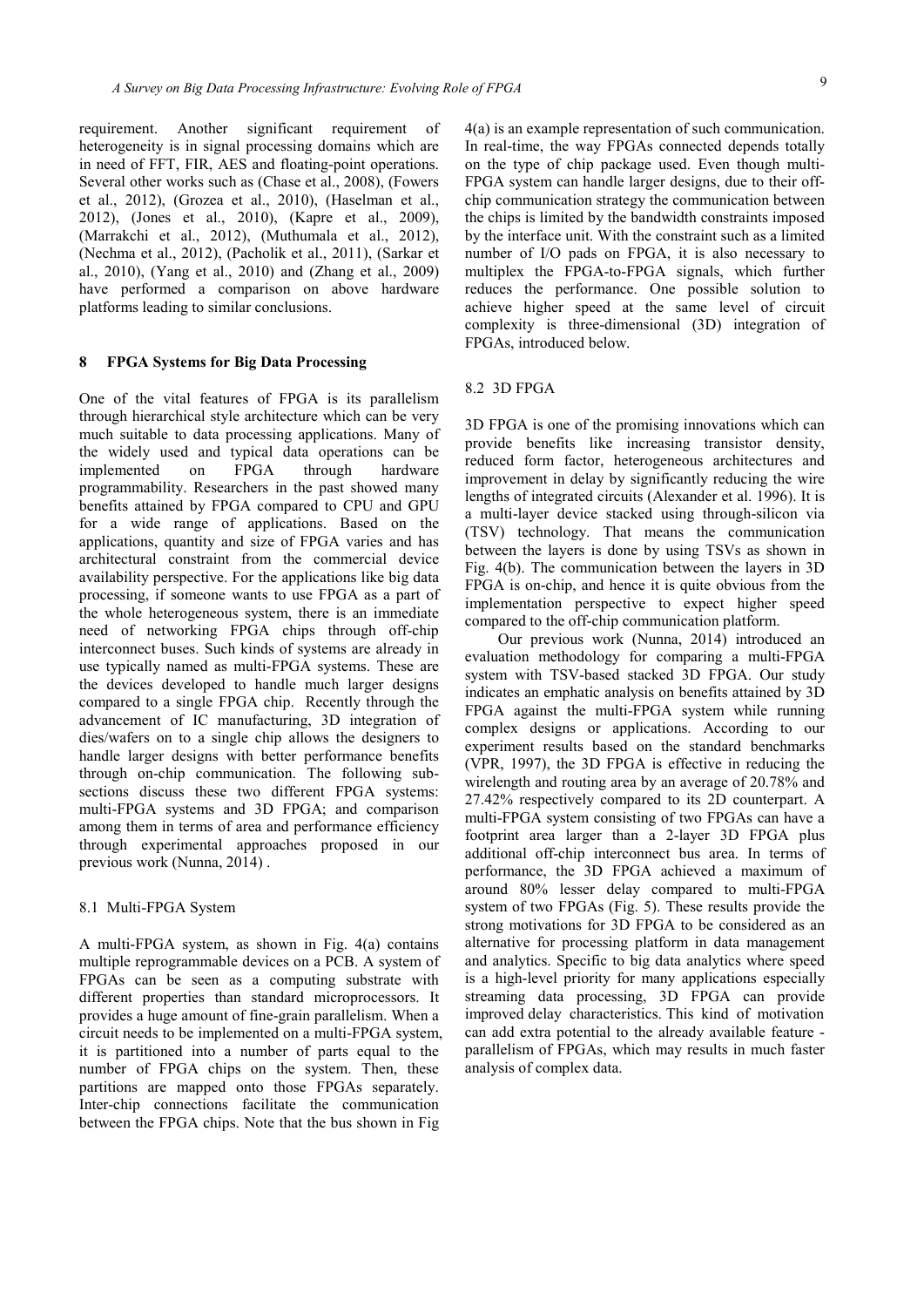#### 8.3 FPGA as a Competitive Candidate

Over a range of application domains that continuously generate complex and unstructured data expect a highly efficient infrastructure for storage, processing and analysis needs. Traditional CPU may not be enough to fulfill and handle the extreme operational needs. Though multi-core and many-core architectures created a base for the last couple of years, GPU proved as the most replaceable candidate for CPU due to many advantages that we have discussed so far. GPUs are much cheaper than FPGAs. Software programming in GPUs is relatively easy compared to the hardware programming in FPGA thus making FPGA development difficult. It is understood that, although GPU gives optimistic parallelism by using its software programming concept, still FPGA can be a possible alternative to maintain the balance between power and performance which may not be a case in GPUs especially on an energy cost basis. The data flow and pipelining architecture style of FPGA gave an interesting choice to the designers to create a strong parallelism approach for data analytics. On the flip side, FPGA is finding its difficulty in floating-point operations and due to recent advancements and architecture development; it is becoming quite considerable across many applications. However, newer FPGA generations incorporate floating-point (FP) units as IP cores such as Stratix IV EP4SE530 (Altera, 2009).

FPGA can be considered as a processing engine in a cloud-based platform which requires a combination of distributed parallel processing and on-the-fly processing by demanding new technologies to fulfill the requirements such as high-speed data conversion, flexible resource allocation and resource optimization through load balancing (NEC, 2014). From the above discussions, we understand that for the applications, which need to make balance between performance, power, cost, time-tomarket all together, FPGA can be an alternative along with GPU. Many companies such as National Instruments has already begun building FPGA-based virtual instrumentation such as reconfigurable IOs for commercial applications.

#### **9 Conclusion**

In this research paper, several developments in big data analytics were studied with specific concentration on hardware infrastructure. Big data processing trends were discussed by studying various data generation applications and different operations involved in some of the widely known applications. The survey was conducted based on the existing research works on some of the important data operations implemented on GPU, FPGA and CPU with respect to the performance and power consumption metrics. The significance of FPGA is pointed out as well from the comparisons. Within FPGA, different types of systems: multi-FPGA system and 3D





FPGA were studied, and the experiment results showed that 3D FPGA wins in handling the objectives such as performance and area optimization.

From our study we can say, CPU may not be enough for big data processing especially for future data-centric applications. It is observed that GPU and FPGA are relevant alternatives that are already in use. Although GPU is more common in use because it is easier to program and cheaper compared to FPGA, yet FPGA has the ability to occupy significant space in the heterogeneous platform of big data processing in many situations that we have studied. Also, to elevate the processing benefits of FPGA and supporting its architectural advantages, new FPGA technologies are coming to address its weaknesses.

#### **References**

- Alexander, J. et al. (1996) 'Placement and Routing for Three-Dimensional FPGAs', *Proc. 4th Canadian Workshop Field-Programmable Devices*, pp. 11–18.
- Altera Whitepaper (2009) 'Taking Advantage of Advances in FPGA Floating-Point IP Cores'.
- Altera Whitepaper (2013), 'Radar Processing: FPGAs or GPUs? '.
- Andryc, K. et al. (2013) 'FlexGrip: A Soft GPGPU for FPGAs', *Proc. Int. Conf. on Field Programmable Technology*.
- Apache (2014) [online] http://hadoop.apache.org/
- Berkeley Design Technology Report (2012) 'An Independent Analysis of Floating-point DSP Design Flow and Performance on Altera 28-nm FPGAs'.
- Betz, V. and Rose, J. (1997) 'VPR: A New Packing, Placement and Routing Tool for FPGA Research', *Proc. Inter. Workshop Field Programmable Logic and Applications,* pp. 213–222.
- Burke, S. (2013) [online] 'HP Haven Big Data Platform Is Gaining Partner Momentum', in CRN: http://www.crn.com/news/applications-os/240161649.
- Chase, J. et al. (2008) 'Real-Time Optical Flow Calculations on FPGA and GPU Architectures: A Comparison Study', *Proc. 16th Inter. Symp. on Field-Programmable Custom Computing Machines*.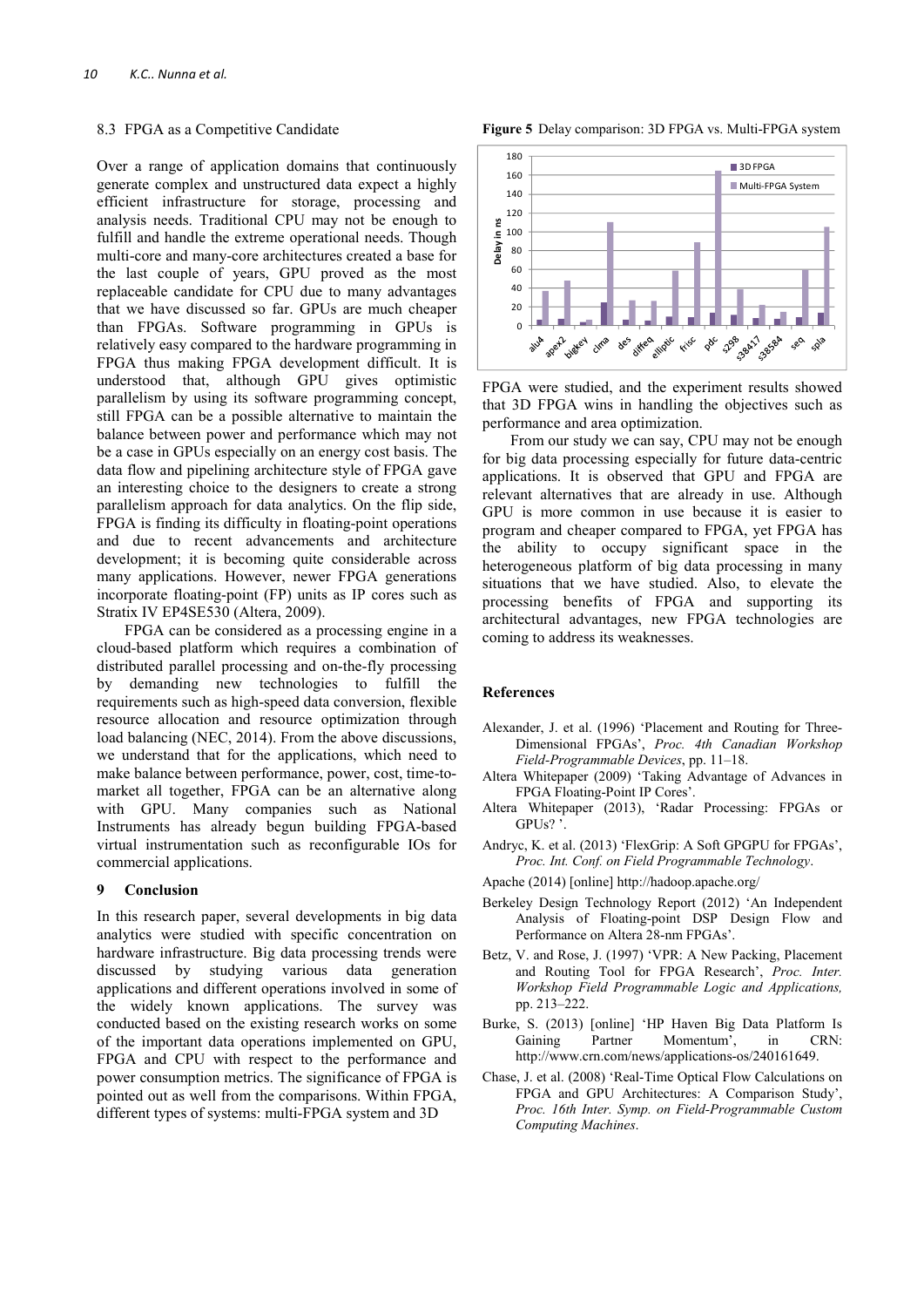- Che, S. et al. (2008) 'Accelerating Compute-Intensive Applications with GPUs and FPGAs, Application Specific Processors', *Proc. Symp. on Application-Specific Processors*.
- Cisco whitepaper (2014) 'Cisco UCS and SAS: A Platform for Fast Data Analytics'.
- Cullinan, C. et al. (2012) 'Computing Performance Benchmarks among CPU, GPU, and FPGA', in MathWorks.
- Delivorias, C. (2012) '*Case Studies in Acceleration of Heston's Stochastic Volatility Financial Engineering Model: GPU, Cloud and FPGA Implementations*', MSc Thesis, The Univ. of Edinburgh.
- Dong, X.L. and Srivastava, D. (2013) 'Big Data Integration', *Proc. 39th Int. Conf. on Very Large Data Bases*.
- Fletcher, C.W. et al. (2011) 'Bridging the GPGPU-FPGA Efficiency Gap', *Proc. ACM/SIGDA Inter. Symp. on Field Programmable Gate Arrays (FPGA)*.
- Fowers, J. et al. (2012) 'A Performance and Energy Comparison of FPGAs, GPUs, and Multicores for Sliding-Window Applications', *Proc. ACM/SIGDA Inter. Symp. on Field Programmable Gate Arrays*.
- Francisco, P., (2011) 'The Netezza Data Appliance Architecture: A Platform for High Performance Data Warehousing and Analytics', in IBM Redbooks.
- Fu, H. (2010) 'Accelerating Scientific Computing Through GPUs and FPGAs', Stanford Center for Computational Earth & Environmental Science (CEES).
- Fu, H. (2013) 'Accelerating Atmospheric Simulation on GPU, FPGA, and MIC', Center for Earth System Science Tsinghua University.
- Grozea, C. et al. (2010) 'FPGA vs. Multi-Core CPUs vs. GPUs: Hands-on Experience with a Sorting Application', *Lecture Notes in Computer Science: Facing the Multicore-Challenge*, Vol: 6310, pp. 105-117.
- Gulisano, V. et al. (2012) [online] 'A Big Data Platform for Large Scale Event Processing', High Performance Computing on Graphics Processing Units: http://hgpu.org/?p=7484.
- Hamada, T. et al. (2009) 'A Comparative Study on ASIC, FPGAs, GPUs and General Purpose Processors in the O(N^2) Gravitational N-body Simulation', *Proc. NASA/ESA Conference on Adaptive Hardware and Systems*.
- Haselman, M. et al. (2012) 'FPGA vs. MPPA for Positron Emission Tomography Pulse Processing', *Proc. IEEE Inter. Conf. on Field-Programmable Technology*.
- IBM Institute for Business Value Executive Report (2012) 'Analytics: The real-world use of big data'.
- Inoue, H. et al. (2011) '20Gbps C-Based Complex Event Processing', *Proc. Intr. Conf. on Field Programmable Logic and Applications*.
- Intel Big Data Analytics White Paper (2013) 'Extract, Transform and Load Big Data with Apache Hadoop'.
- Jones, D. H. et al. (2010) 'GPU versus FPGA for High Productivity Computing', *Proc. Inter. Conf. Field-Programmable Logic Arrays.*
- Jun, S.W. et al. (2014) 'Scalable Multi-Access Flash Store for Big Data Analytics', *Proc. Int. Conf. on Field-Programmable Gate Arrays*.
- Kalarot, R. and Morris, J. (2010) 'Comparison of FPGA and GPU implementations of Real-time Stereo Vision', *Proc. IEEE Inter. Conf. on Computer Vision and Pattern Recognition Workshops*.
- Kapre, N. and DeHon, A. (2009) 'Performance Comparison of Single-Precision SPICE Model-Evaluation on FPGA, GPU, Cell, and multi-core Processors', *Proc. Inter. Conf. on Field Programmable Logic and Applications.*
- Kestur, S. et al. (2010) 'BLAS Comparison on FPGA, CPU and GPU', *Proc. IEEE Computer Society Symposium on VLSI*.
- LaValle, S. L., et al. (2010) 'Big Data, Analytics and the Path From Insights to Value', in MIT Sloan Management Review.
- Malykhina E. (2014) [online] 'Feds Look To Big Data On Security Questions', *Informationweek online magazine*.
- Marrakchi, Z., et al. (2012) [onine] 'Improving ASIC Prototyping on Multiple FPGAs Through Better Partitioning', Tech Design Forum.
- Mehdipour, F. et al. (2011) 'A Design Scheme for a Reconfigurable Accelerator Implemented by Single-Flux Quantum Circuits', *J. Syst. Architect Embedded Systems Design* 57(1), pp.169-179.
- Meng, P. et al. (2012) 'FPGA-GPU-CPU Heterogenous Architecture for Real-time Cardiac Physiological Optical Mapping', *Proc. of International Conference on Field-Programmable Technology*.
- Muthumala, W.H. et al. (2012) 'FPGA Implementation of Heterogeneous Multicore Platform with SIMD-MIMD Custom Accelerators', *Proc. IEEE Inter. Symp*. *on Circuits and Systems.*
- NEC (2014) [online] 'Big Data Processing Platform', in Mobile World Congress.
- Nechma T. (2012) '*Parallel Sparse Matrix Solution for Direct Circuit Simulation on a Multiple FPGA System*', Ph.D. Thesis, University of Southampton.
- Nunna, K.C. et al. (2014) '3D FPGA versus Multiple FPGA System: Enhanced Parallelism in Smaller Area', *Proc. 12th Australasian Symposium on Parallel and Distributed Computing.*
- Nvidia  $(2014)$  [online] http://www.nvidia.com/page/geforce\_8800.html.
- Oracle White Paper in Enterprise Architecture (2012) 'Oracle Information Architecture: An Architect's Guide to Big Data'.
- Pacholik, A. et al. (2011) 'GPU vs. FPGA: Example Application on White-Light Interferometry', *in Proc. Inter. Conf. on Reconfigurable Computing and FPGAs*.
- Papakonstantinou, A. et al. (2009) 'High-Performance CUDA Kernel Execution on FPGAs', *Proc. of 23th International Conference on Supercomputing*, pp.515-516.
- Pratas, F. et al. (2010) 'Double-precision Floating-point Performance of Computational Devices: FPGAs, CPUs, and GPUs', *Proc. of the VI Jornadas sobre Sistemas Reconfiguráveis (REC)*.